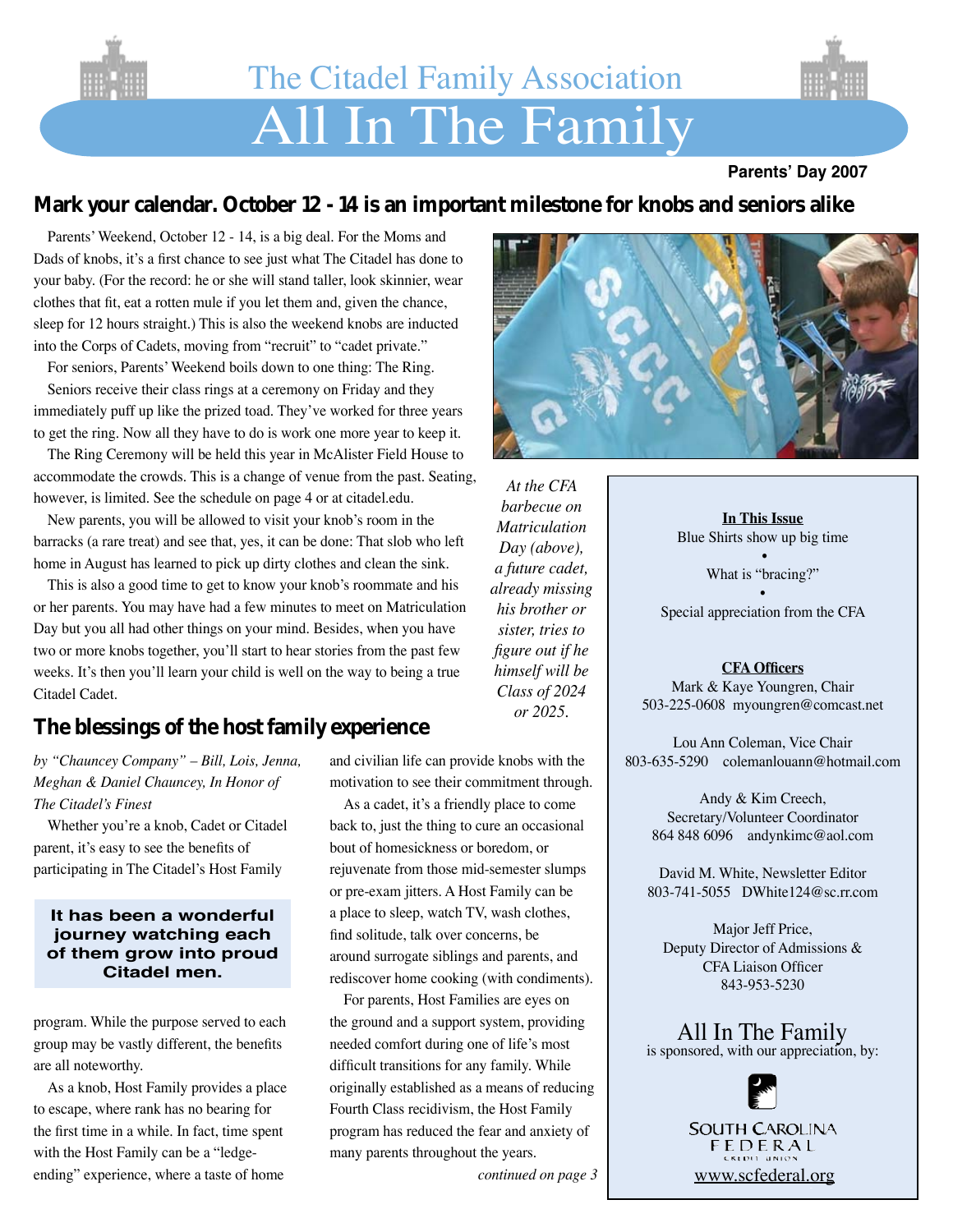# **Host Families get just as much benefit from the program as knobs and knobs' parents**

#### *continued from page 1*

Remarkably, however, there is another group that benefits from the Host experience. The experience has been completely underestimated but profound on the Host Families themselves.

Our family is fortunate to have served as a Host Family for the past four years. We graduated three of our first "sons" last May and



watch closely as they begin their lives and careers beyond The Citadel's walls. We also brace for the bittersweet moments to come next year where eight more of our guys will join the ranks of Citadel Alumni. We have more Cadets

behind them and we know this is all a part of the master plan for their lives. It has been a wonderful journey with each one, watching them grow into proud Citadel men.

#### **Over the years we have:**

• Attested to parents that, indeed, the stitches were healing nicely.

• Assured several Moms that their sons hadn't lost too much weight.

• Taught a couple of Northern Moms how to make that Southern delicacy "grits" so their sons could enjoy them during their breaks from school.

• Reinforced study habits and the importance of grades (at the request of most parents – or as we saw necessary – in a non-threatening, casual conversation).

• Discussed evacuation plans when faced with several storm-related events.

• Coordinated airport pick-up times and

ensured calls home upon arrival.

#### **With our guys we have:**

• Created Sunday brunches for "Chauncey Company."

• Celebrated many birthdays and some holidays away from home.

• Watched a lot of movies together.

• Housed all of them for overnights, breaks, Summer sessions or just passing-throughs.

• Been a listening ear for some of life's toughest topics.

• Met lots of girlfriends, most of whom we still adore to this day.

• Provided a home-away-from-home with a big welcome mat.

 • Shared life-lasting memories.

But for our part we have received tremendous gratitude and love from some of today's finest young adults. We have also received the blessings of good role models and positive influences for our three children.

While having no previous connection to The Citadel prior to this experience, it is easy to see the important values and lessons our guys carry with them both on and off campus. They have become protective older brothers, screening all incoming calls our teenage daughters receive, and adamantly discouraging any behavior or activity that remotely resembles dating. They also play sports and video games with our son, all the while discussing Citadel life and ideals. In fact, the bond formed from our Host Family experience is so strong that our children consider themselves to be a family with 15-plus siblings (we lost count along the way) versus a family of three. If asked, they wouldn't have it any other way.

When we answered an ad in our church's bulletin seeking Host Families, we thought, "wow, that sounds like a great ministry" – providing hospitality to college students so

## **Our children consider themselves a family with 15-plus siblings.**

far away from home. It was, and is, an age group my husband and I enjoy, and we thought we could make a positive impact on behalf of The Citadel. In reality, we can't imagine life without our guys.

While the blessings of the Host Family program may have been intended for knobs originally, it has certainly come full circle, growing to include First – Third Class Cadets, Alumni, Parents and the Host Families themselves. As for us, we see evidence of these blessings daily and are so grateful for the opportunity to serve in this role. We may be that home-away-from-home for many, but we always feel right at home with this program.

*Editor's Note: Priority participation in the Host Family program is given to Cadets who live more than three hours away from Charleston. For more information on Host Families, contact Ms. Mary Ann Dorton, Office of Cadet Activities, 843-953-7776.*

## **Citadel Language**

• **Brace** — To pull the chin and stomach in and the shoulders back and down.

• **Cadre** — Cadets of the upper three classes who train incoming fourth class cadets.

• **Confinement (a.k.a. Cons)** — Awarded as punishment; confined to quarters for breach of discipline.

**• Fourth Class Cadet —** A first year cadet; also "knob" or "smack."

• **Mess Fact** — Fourth class cadets may be required to give mess facts at the lunch and evening meals. These mess facts may be any item of "Knob Knowledge," the next day's menu or a current event from the day's newspaper.

**• PT —** Physical Training.

• **SMI** — Saturday Morning Inspection. A formal, personal room inspection.

• **TAC** — Tactical Officer. A military officer assigned to oversee all cadet activities at the company/battalion levels.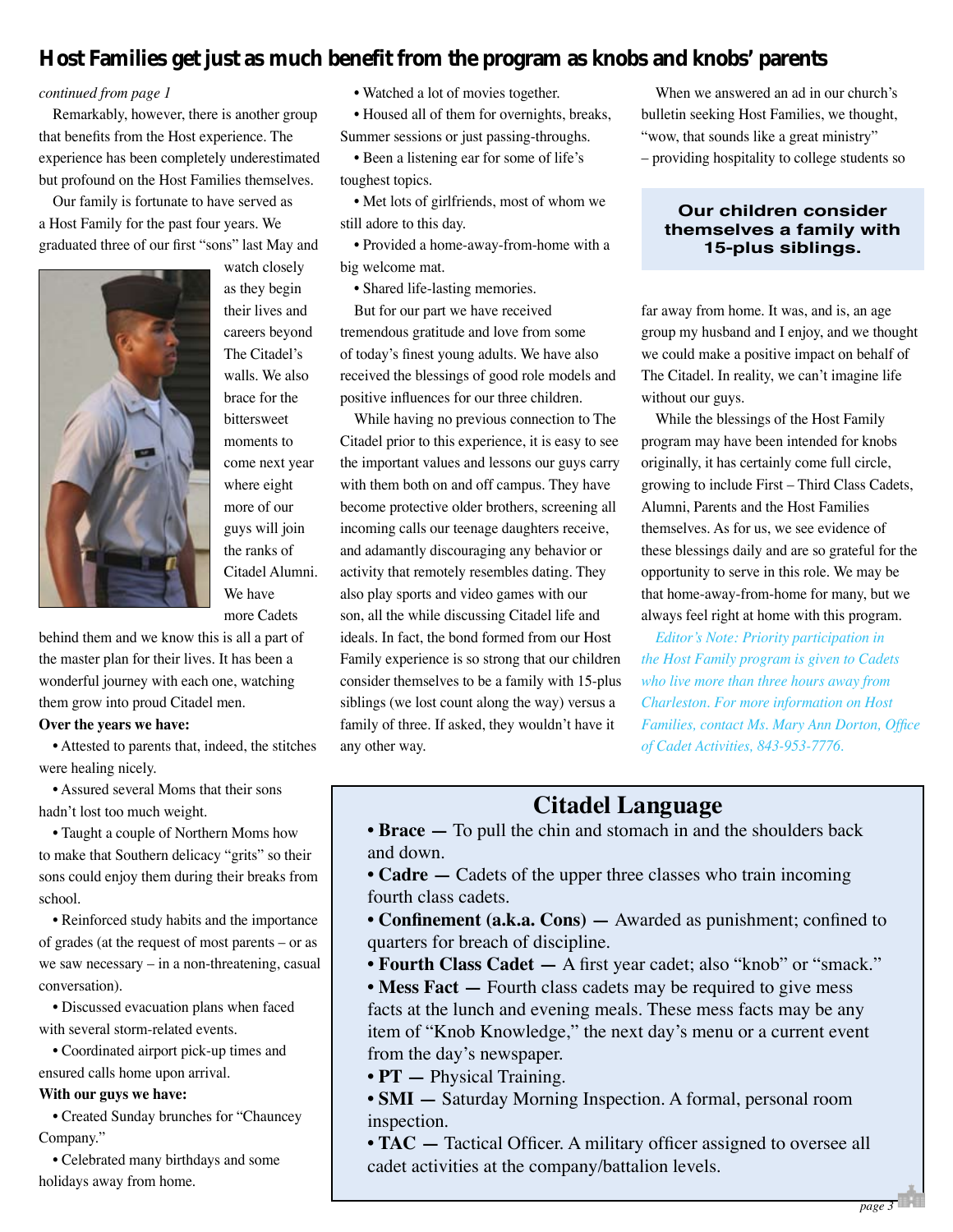# **Knob parents notice CFA's contribution during Matriculation Day; won't you help next year?**

Our Citadel Family was evident during Matriculation Day as we welcomed the class of 2011. There were Blue Shirt volunteers from Texas, Georgia, New York, California, Tennessee, Colorado, Missouri, New Jersey, Maryland, South and North Carolina, and Oregon. Telephone calls and emails began last February. Since then we estimate our CFA volunteers have responded to 1,200 – 1,500 emails and no fewer than 200-300 telephone calls (perhaps more).

## **"We could not have made it without you … count on us next year to help."**

Our Blue Shirts did make a difference. Here is just a sampling of remarks we have received:

 • *I have to extend to you and the CFA a heartfelt "THANK YOU" for the kindness, helpfulness and big welcome we received upon entering the campus.* 

*• Your organization did a beautiful job assisting everyone. For such a difficult day you made it easier. Thank you for all your efforts.*

 • *The CFA did an excellent job of providing support for family members. Thank you so very much for doing such a fantastic job preparing the volunteers and supporting the incoming knob families.* 

 • *Thank you for your help and support the past few months as we prepared (as much as we could!) for knob year. We are now in the one day-at-a-time mode!* 

 • *How can we ever thank you enough? You responded to our endless emails and picked up the phone each time we called. We could not have made it to Matriculation without you! You can count on us next year to help the CFA welcome new knobs.*

 • *What a fantastic service that you so freely gave to all of "us new knob parents!" Thank you for being with us through the day and answering our questions for the 10,000th time. You made it "easy."*

On behalf of The Citadel Family Association we express our sincere appreciation to everyone who gave of their time and effort to make this a special day for the parents of the class of 2011.

You braved the heat; you extended the hand of friendship; you answered questions and you gave words of encouragement and advice. You set up, tore down, set up again, decorated, cleaned up … and you never stopped smiling. We are so grateful to be part of this wonderful family!

So we have begun the journey of the 2007 - 2008 year together as the Citadel Family. The countdown is underway. Even before we left Charleston we overheard several seniors already shouting out the number of days until they, too, will wear The Ring.

stirring it is for seniors to begin their final year. How exciting it is for all the knobs to tackle this new chapter in their lives. Parents, we have our work cut out for us.

How



*Matriculation Day is a lot better when Mom gets a hug from the CFA.*

It is our job to keep encouraging our knob or Cadet. Remember to send emails, letters, cards and packages – not only to knobs, but to sophomores, juniors and seniors, as well.

This first year will go by more quickly than anyone can realize. For parents of seniors, the tender, sweet moment of graduation for the 2008 class is only a breath away.

We look forward to seeing you Parent's Weekend. Yes, indeed, the countdown has begun.

*With warmest regards, Mark and Kaye Youngren, Chair The Citadel Family Association Charlie Company, 2008*

**For their sponsorship of the barbecue Matriculation Day, 2007, the CFA Board of Directors, on behalf of The Citadel Family Association, expresses it special appreciation to:**





**Thank you for your support. Matriculation Day 2007 was a great success. The food was fantastic. The service was great.**

*page 2*